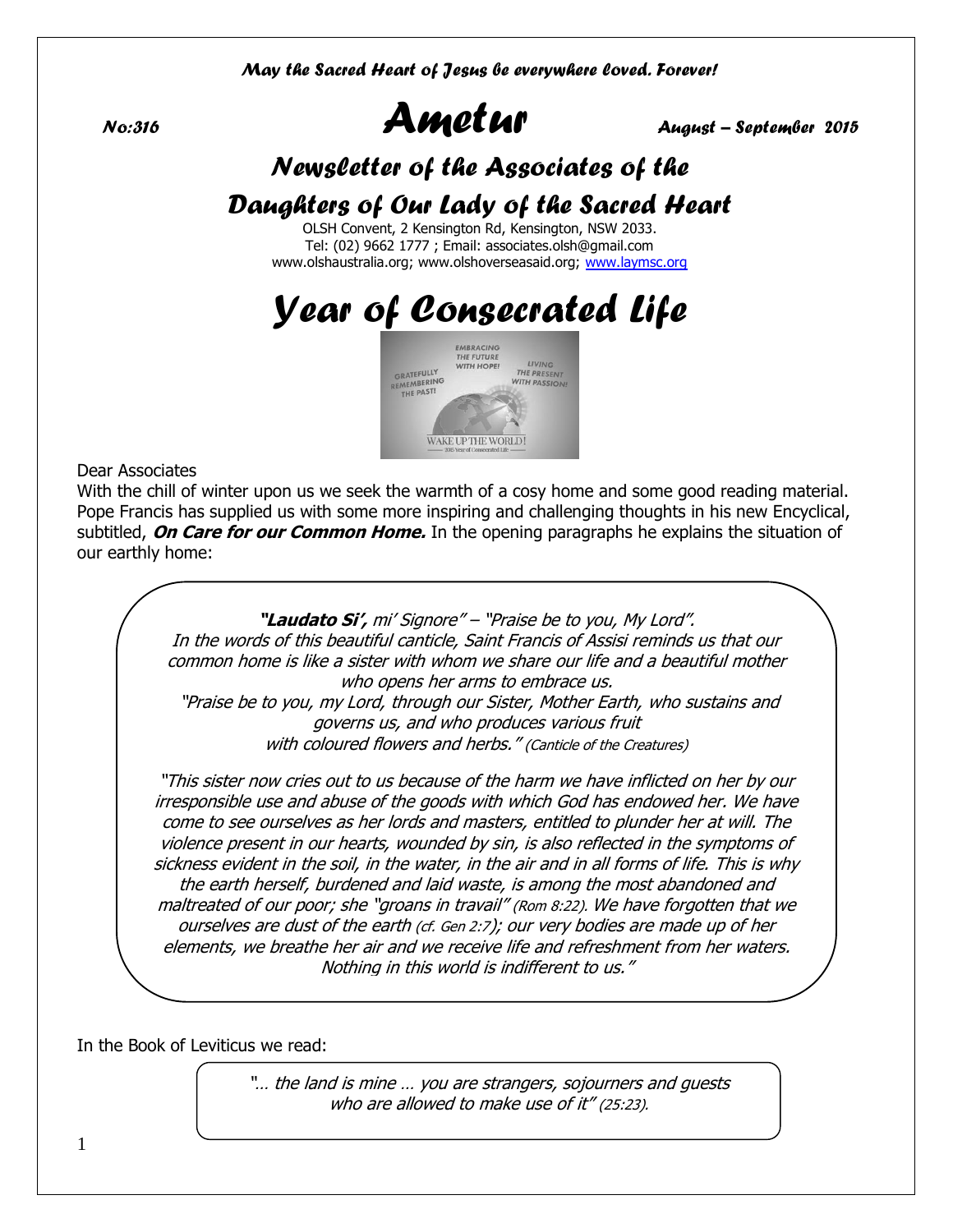"...you are quests who are allowed to make use of it." But how often do we live in the world, not as respectful and thankful guests, but as greedy and domineering landowners, squeezing every last bit of mileage out of our estates - using them up for our own profit and pleasure with not a thought for others who will come after us and not a thought for the intrinsic value of all that God has created.

Our justice should extend to all that impinges on this beautiful world as well as to all human beings. Our reverence for God's creation is an aspect of our reverence for God. In 1854 Chief Seattle, an American Indian, delivered an address on the occasion of the transferral of ancestral Indian lands to the United States Federal Government:

> "How can you buy and sell the sky, the warmth of the land? If we do not own the freshness of the air and the sparkle of the water, how can you buy them? This we know. The earth does not belong to the humans; humans belong to the earth. This we know. All things are connected like the blood which unites one family. All things are connected. Whatever befalls the earth befalls the children of the earth. The humans do not weave the web of life; they are merely strands in it. Whatever they do to the web, they do to themselves. This earth is precious to God, and to harm the earth is to heap contempt on its creator."

In a seventeenth century Chinese treatise on the art of painting, the artist is advised to compose the picture so that if, say, he is painting a man looking at a mountain, the man will appear to be in an attitude of homage and the mountain itself will appear to be slightly bent in an attitude of acknowledgment. Or, if a lutist is playing her instrument under the moon, the painter is advised to make it appear that the lutist is listening to the moon and the moon is listening to her. The spiritual dimension of such counsels is that humans stand in a relation of vital inter-connectedness with the natural world, and therefore it must be treated with reverence and respect.

This example reminds me of a poem of Gerard Manley Hopkins, of which, I am sure, you are familiar. Written in the 1870's it is called "God's Grandeur". It sums up beautifully our relationship with creation.

> "The world is charged with the grandeur of God. It will flame out, like shining from shook foil; It gathers to a greatness, like the ooze of oil

Crushed. Why do men now not reck his rod? Generations have trod, have trod, have trod; And all is seared with trade; bleared, smeared with toil; And wears man's smudge and share's man's smell: the soil Is bare now, nor can foot feel, being shod.

And for all this, nature is never spent; There lives the dearest freshness deep down things; And though the last lights off the black West went Oh, morning, at the brown brink eastward, springs - Because the Holy Ghost over the bent World broods with warm breast and with ah! bright wings."

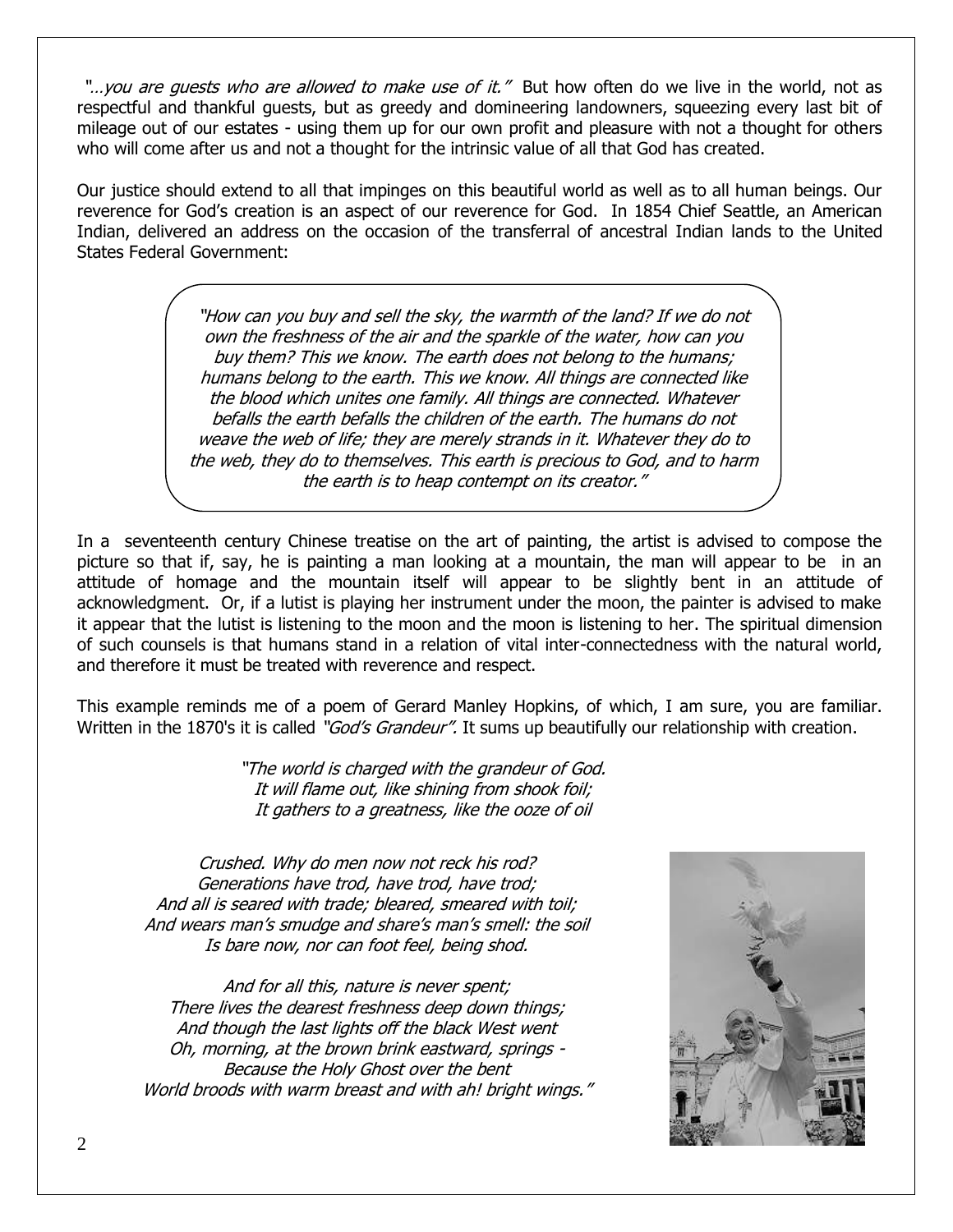Here we have the Holy Ghost brooding over the bent world - bent towards the Heavens, towards its Creator, or is it bent towards us, its inhabitants, and its guests? Let hope that it is bent towards both towards God in supplication and gratitude, and towards us in pleading that as guests we treat it with due reverence.

The encyclical also speaks of Mary and St Joseph and their place in our care of God's creation:

Mary, the Mother who cared for Jesus, now cares with maternal affection and pain for this wounded world. She treasures the entire life of Jesus in her heart (cf. Luke 2:19,51), and now understands the meaning of all things. Hence, we can ask her to enable us to look at this world with eyes of wisdom (par 241).

Through his work and generous presence, [St Joseph] cared for and defended Mary and Jesus … .That is why he was proclaimed custodian of the universal Church. He too can teach us how to show care; he can inspire us to work with generosity and tenderness in protecting this world which God has entrusted to us (par 242).

Reverend James Martin SJ has summarised the ten most important messages from **Laudato Si:**

- 1. The spiritual perspective is now part of the discussion in the environment.
- 2. The poor are disproportionately affected by climate change.
- 3. Less is more.
- 4. Catholic social teaching now includes teaching on the environment.
- 5. Discussions about ecology can be grounded in the bible and church tradition.
- 6. Everything is connected including the economy.
- 7. Scientific research on the environment is to be praised and used.
- 8. Widespread indifference and selfishness worsen environmental problems.
- 9. Global dialogue and solidarity are needed
- 10. A change of heart is required.

I hope that this little taste of the encyclical will whet your curiosity to read it. If you are a "Googler" then look up the name, **Laudato Si,** and you will find it. As Pope Francis concludes the encyclical he writes:

> At the end, we will find ourselves face to face with the infinite beauty of God, and be able to read with admiration and happiness the mystery of the universe, which with us will share in unending plenitude (par 243). In the meantime let us come together to take charge of this home which has been entrusted to us, knowing that all the good that exists here will be taken up into the heavenly feast. In union with all creatures, we journey through this land seeking God, for "if the world has a beginning and if it has been created, we must enquire who gave it this beginning, and who was its Creator" (St Basil the Great). Let us sing as we go. May our struggles and our concern for this planet never take away the joy of our hope (par 244).

May God bless each one of you and your loved ones with deep peace, joy and hope. Let us pray daily for each other and for all our suffering sisters and brothers throughout the world. United in love and gratitude in the Heart of Jesus with Mary. **Sr Ancilla White olsh**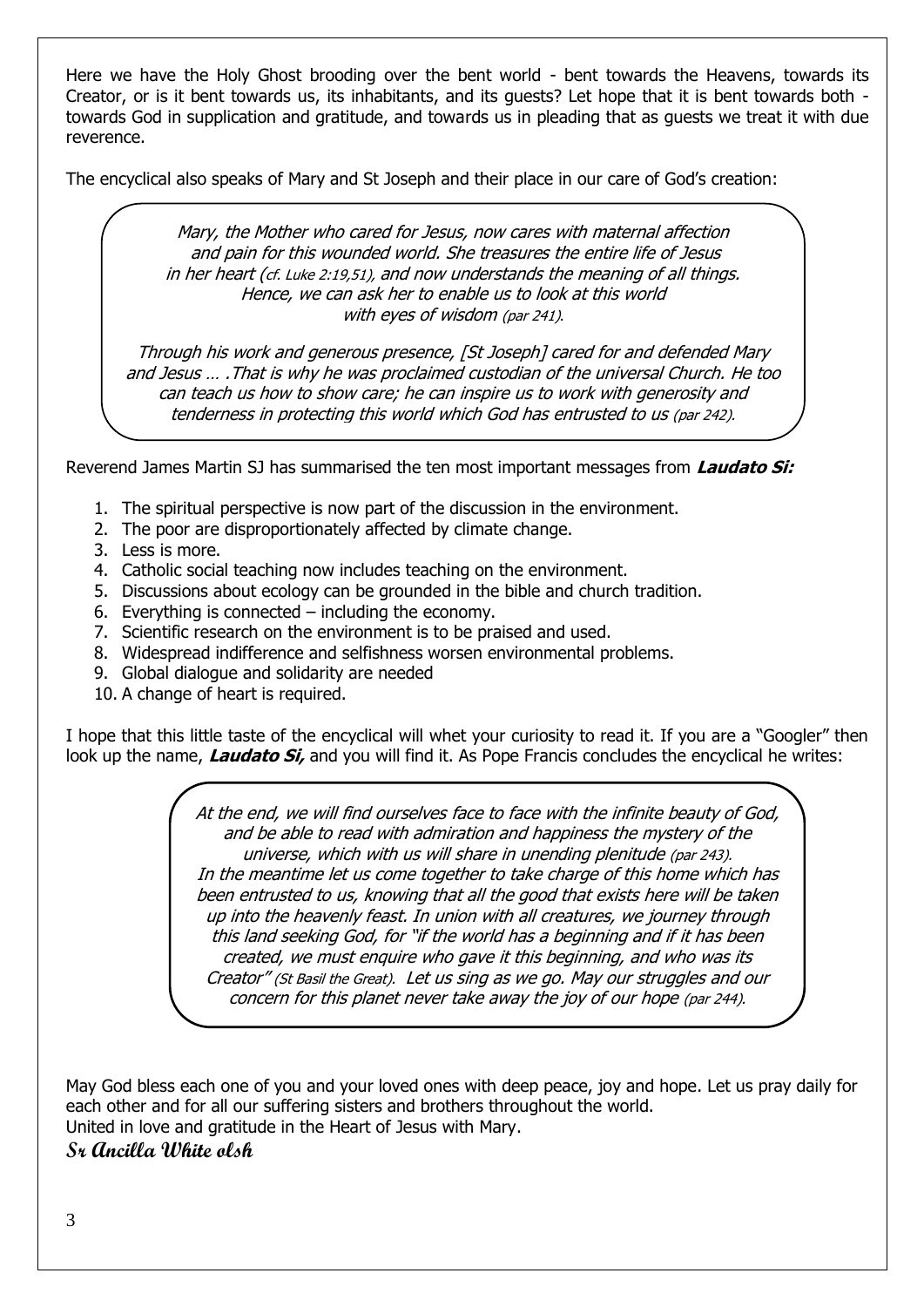## *JOURNEYING DEEPER INTO THE HEART OF OUR CHARISM*

**Session 14 - Chapter 8: Pages 103-114**

#### **A MISSION TOGETHER WITH OUR LADY OF THE SACRED HEART**

*This is the second-last Chapter of our Journeying Book,* 

*Jules Chevalier's Charism and the Identity of the Chevalier Family, by Father Hans Kwakman. As we said at the beginning of this Journey we want the book to go through us, not us through the book! And so, Groups are reflecting on different sections of the book at any one time. There is no time limit to the journey. Let the Holy Spirit lead you and/or your group where he will.* 

Before we look in depth at this next chapter and see how it relates to our spirituality today, it may be helpful to "fast forward" to pp 110-111 where there is an explanation of the **Cultural Background** of Father Chevalier's time. This may help to put into perspective the changes that have taken place over time, the light that Vatican 11 directed towards Marian Theology in "The Dogmatic Constitution of the Church" (Lumen Gentium), and in the current Catechism of the Catholic Church. Both of these documents describe Mary in Biblical terms but do not discount Tradition and "appropriate" devotional practices.

In the European culture of the time when Father Chevalier lived, and up to the 20<sup>th</sup> century in Europe, "all relationships were seen and lived in the context of authority and dependence … people's dignity was measured by their position on the hierarchical ladder … everyone had to know his or her place and act accordingly". It is no surprise then that Chevalier regarded the relationship between Mary and her Son from the perspective of authority and submissiveness. Today we look at this, and other relationships differently and the spirituality that grows out of "changed thinking" is different now to what it was at that time in that culture.

#### Let us ask ourselves:

 how the thinking of that time has lingered on in some ways, still influencing both Church and Society,

but also

- How the "changed thinking" has been a positive force and an opportunity for freedom and action that was not as easy or accessible in the past.
- Consider asking some of the Sisters how their ministries of past and present differ and how the inclusion of laity in many areas, once considered to be the role of the religious, or clerics, has changed the face of the Church.
- Have these changes considerably changed your spirituality?

#### **The History: p103**

In 1864 Chevalier founded "The Confraternity of Our Lady of the Sacred Heart". This grew out of his devotion to Mary, the Mother of God, under the title of Our Lady of the Sacred Heart. The Basilica of Issoudun was a centre of devotion to Our Lady of the Sacred Heart and in 1869, on behalf of the Pope, the statue of Mary was crowned with this title. In 1874 in Issoudun Chevalier named the congregation of Sisters he founded as "Daughters of Our Lady of the Sacred Heart". In 1900 the Missionary Sisters of the Sacred Heart also placed themselves under Mary's protection under this special title.

#### **"This cause is yours …" p104**

Both Fathers Chevalier and Maugenest spontaneously had recourse to Our Lady when they planned to found the Congregation of the Missionaries of the Sacred Heart. Even when they met opposition they continued their prayer and made a "contract" with Mary whom they promised to "make loved in a special way".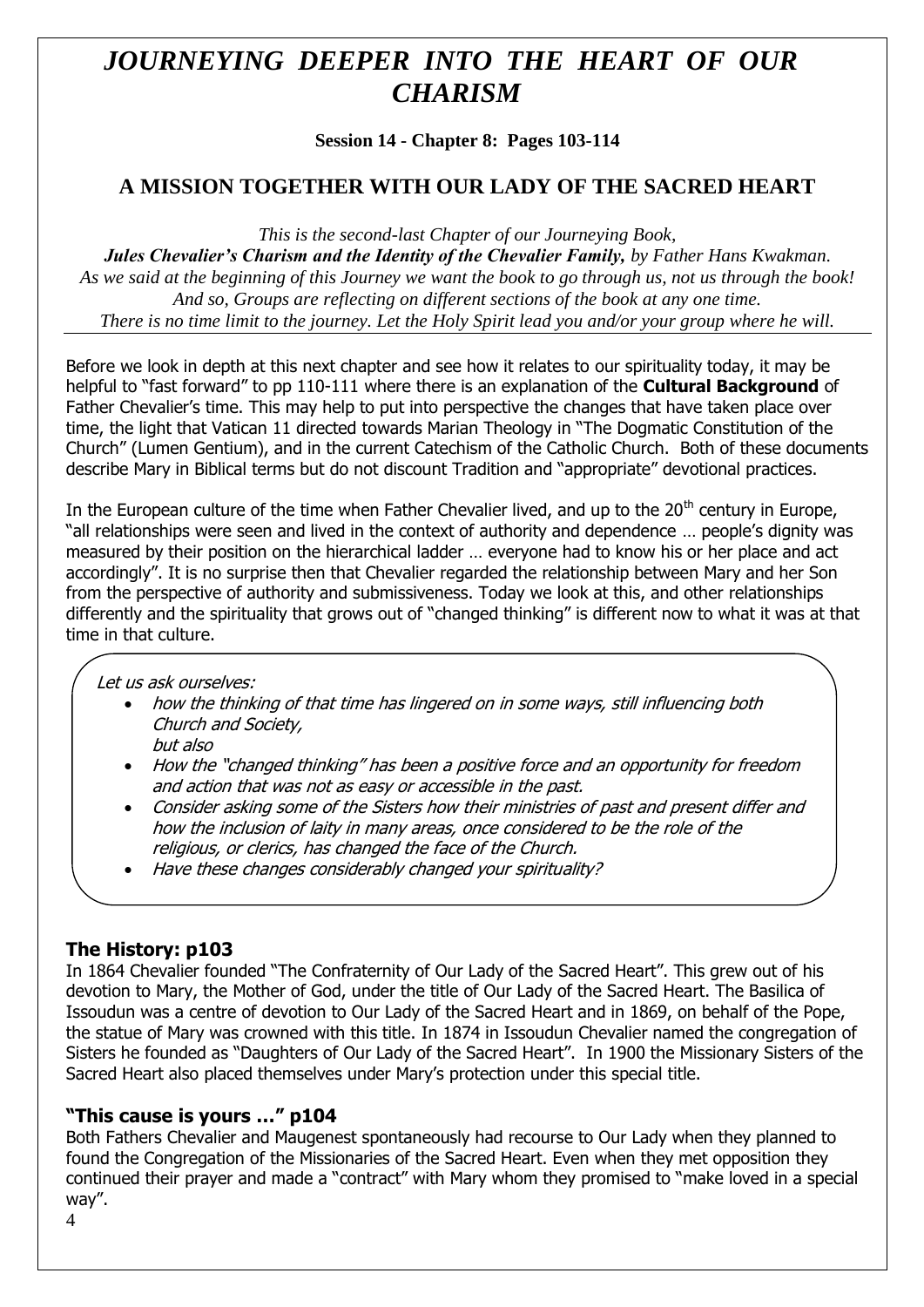In September 1855 their prayers were answered with the official installation of the MSC Order. Even then Chevalier was considering the title "Our Lady of the Sacred Heart" but it was not until some years later that he was to make it public.

#### **"She has done everything…"p104**

As we read this section and hear of the confidence Chevalier had that his prayers would be answered by the intercession of Our Lady of the Sacred Heart it is interesting to note Father Bovenmars' comments:

"If the Confraternity of Our Lady of the Sacred Heart brought the MSC Congregation to life, that means that the Congregation owes its development to Our Lady of the Sacred Heart and to the laity, for the Confraternity is mainly an organization of lay people."

- Just as Chevalier and his close confreres had unbounded confidence that their prayers would be answered let us reflect upon any time when our prayers were answered in a way that was to the extent or beyond our hope or expectation.
- Have you always had a "devotion" to Mary, or, is this something that is still growing and developing?
- Has there been an incident/catalyst/experience that has influenced your recognition and appreciation of Mary?

#### **Chevalier's intentions: p105**

In various publications there are various intentions/reasons mentioned for Chevalier's promotion of Devotion to our Lady of the Sacred Heart, such as:

- the fulfillment of the promise to make Mary loved in a special way
- gratitude the new society of the MSC owed to Mary
- gratitude to God for having chosen Mary to form the Sacred Heart in her womb
- honouring the relationship of love and motherly power between Jesus and Mary
- to ask Mary to lead us to Jesus' Heart as the source of life

and especially

 Chevalier saw devotion to Our Lady of the Sacred Heart as a powerful means of bringing people to Devotion to the Sacred Heart.

It is evident that Chevalier had "great expectations" of Mary and what she would do for her Son's new Congregation of Missionaries of the Sacred Heart, but he did not fail in gratitude.

- So often I pray for my needs and those of others do I spend equal time in the prayer of thanks/gratitude?
- Maybe I know or have a favourite Scripture verse about gratitude share it with the group or with a friend.

Chevalier also honoured the relationship of love between Jesus and his Mother. This could be an example of the honour we can show to those we love and to all people in general.

How do I or how could I show this honour in my relationships?

#### **Mary's wonderful co-operation: p106**

Despite all his efforts to spread devotion to the Sacred Heart of Jesus, it was not spreading as quickly as Chevalier wished. He thought that Mary, under this new title, would indicate her co-operation in this work, and indeed, his expectation was not misplaced – fifteen million people placed themselves under her protection. Chevalier praised Mary for her part, through her Son, in contributing "so forcibly to the salvation of humankind".

#### **An integral part of the Devotion to the Sacred Heart: p107**

Such was Jules Chevalier's devotion to the Sacred Heart that he saw **all** blessings coming from that Heart, but so close was Mary in relationship with her Son that these came **from** the Sacred Heart **through** Our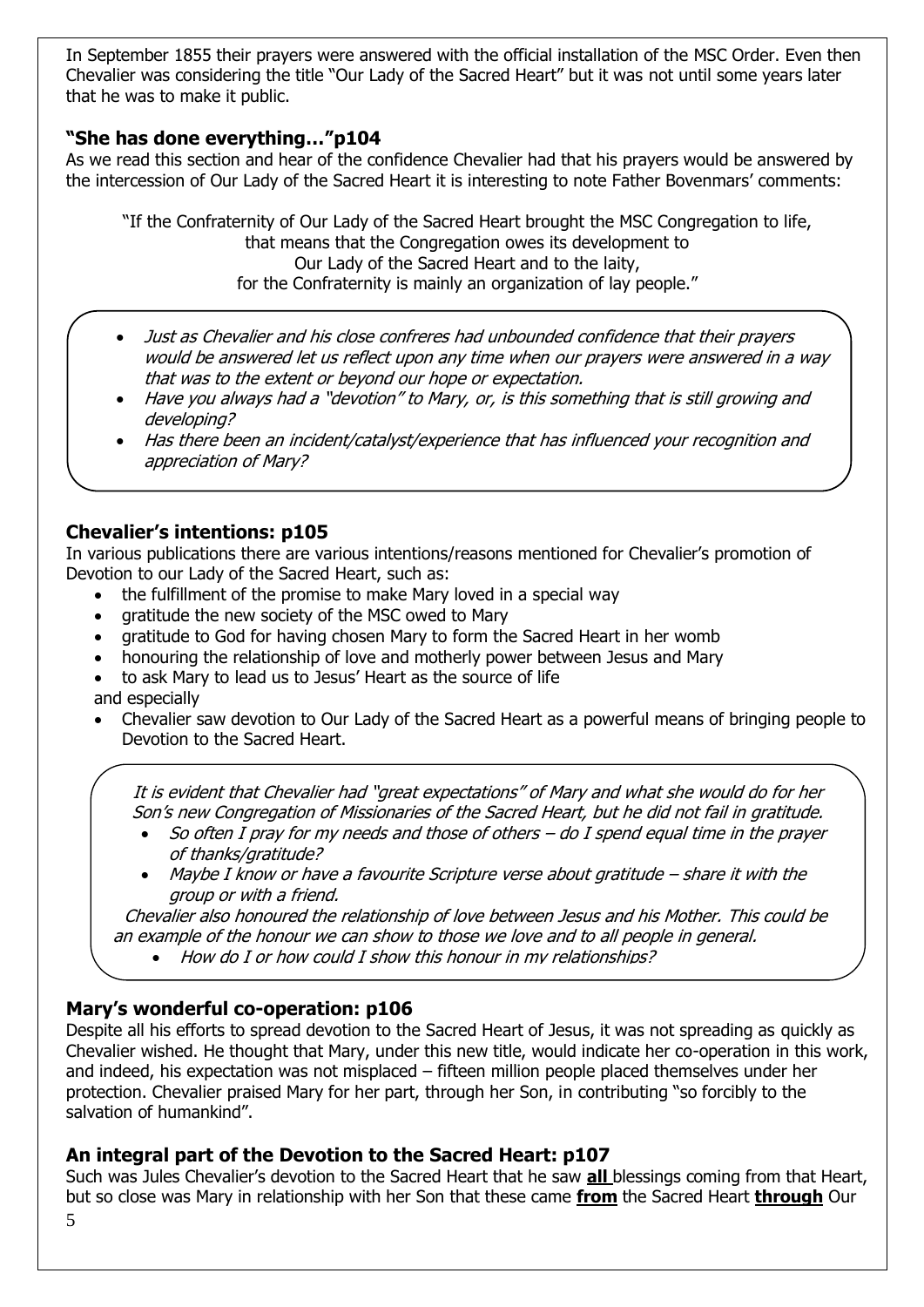Lady. The devotion to Our Lady of the Sacred Heart became integral to devotion to the Sacred Heart. They were inseparable and an integral element of his charism - the two should not be separated. The three statues that represent Our Lady of the Sacred Heart clearly express this:



Jesus at the age of twelve standing in front of Mary The Child Jesus in Mary's arms. Mary standing at the foot of the Cross.

> Just as family photos remind us of those we love and events we cherish so too can "religious art". For all of us these images would vary greatly and for many and varied reasons.

 Do you have a favourite "reminder" of the love Jesus and/or Mary has for you and you for them?

This may be a traditional picture of statue or another item that has particular spiritual significance.

#### **A preoccupation with power: p108**

Chevalier's presentation of the intimate relationship between Jesus and his Mother was strongly A influenced by medieval theology. In Chevalier's vision of the role of Jesus and the Sacred Heart, however, there is clear development in his thinking. This did not apply to his vision of the role of Mary. He retained the image of Mary's authority or power not only over us but over the Heart of Jesus. He used such expressions as, "the Sovereign Mistress and Queen of the Heart of Jesus". He writes of many aspects of the relationship between Our Lady and the Sacred Heart and "he studies all these aspects … to explain Mary's great power of intercession" (Bovenmars).

#### **The Vatican**

In 1869 the Vatican issued a warning to "not exaggerate the idea of the power of the Blessed Virgin" and cautioned that "by calling her Queen of the Sacred Heart" Chevalier was placing Mary's power above that of her Son. Chevalier defended this by maintaining that "Mary's power … is only a power of intercession". However, after this "he underlined the fundamental truth that Jesus Christ is the only true mediator between God and humanity, and that Mary receives all power from Him".

#### **Cultural Background**

As mentioned at the beginning of this session the culture of the time and place in which Chevalier lived had a significant influence on people's perception of "power in relationship". There was also much suffering in the areas of health, inadequate medical care, lack of sanitation and insufficient food from harvest failure. People needed relief for their sorrows and they turned to Our Lady of the Sacred Heart for maternal comfort and care. She was "the hope of the hopeless" and Chevalier wanted to inspire people that through prayer and devotion their hope and confidence would be justified.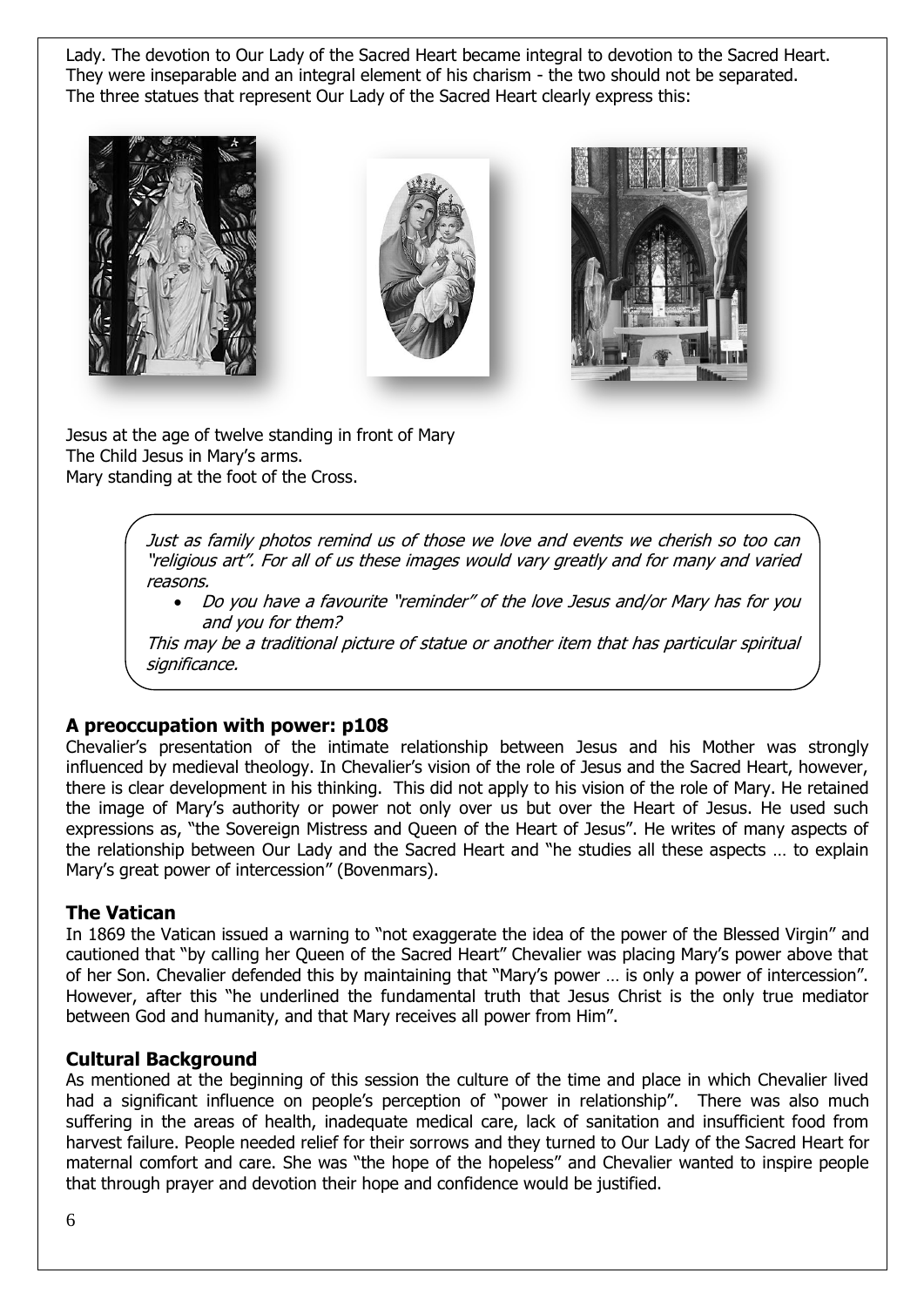Not only was Chevalier concerned with individuals in dire need, he was also intensely worried about society as a whole. He saw indifference to religion, people moving away from God, error and falsehood rife and corruption abounding. He saw that the only hope for society and the Church was in the Heart of Jesus and Mary was the key to opening the treasures of that Heart.

The ills of society in the 19<sup>th</sup> century were a continuation of the ills that came before and are still continuing into our own times. The form or elements and subject matter may have changed in some cases but there is still much to pray about and act upon.

- What do you see as some of the "ills" in our present time?
- What do you feel drawn to pray about and act upon?
- As part of a group is there something we as Associates can unite to do?

#### **Elements of a Spirituality of the Chevalier Family (8): p113**

We are left with the question:

#### **How can we integrate the role of the Devotion to Our Lady of the Sacred Heart, lived and**  developed by Chevalier in the 19<sup>th</sup> century into a Spirituality of the Heart, lived and practiced **in the 21 st century?**

A possible "answer" given by Sr Merle Salazar olsh (p113-114) warrants close reading and reflection. In fact reflection and action are what we are being called to. She sees Mary called to be "Disciple" and we also to be "Disciples" and people who will "do something about it" when we look at the ills of the 21<sup>st</sup> century as Jules Chevalier did in the 19<sup>th</sup> century.

We have already reflected on what actions we may take. Let us sit and reflect often upon the words of living out our spirituality:

> "The object of our Spirituality is still the indissoluble bond of love between Jesus and Mary, the love that finds full expression in the Heart of the Word Incarnate, the love that has been shared with us, the love that we are called to incarnate here and now.'

Sr Merle puts forth her proposal in the belief that if Father Chevalier was alive today he would continue to develop the devotion he introduced so that it would remain relevant in this time and age.

"For us today, I propose to regard Our Lady of the Sacred Heart primarily as Mother-Disciple, rather than as intercessor-dispenser of graces. Such a view, I believe, will help move us from devotion to spirituality, from simply praying our devotions to actually living out our spirituality, the spirituality of the heart. … If we see Our Lady primarily as mother-disciple, we cannot just wait for her to give out the graces. We will do that of course, we will pray to her and ask for her intercession, but we will do more than that. As a mother, we see her in the many suffering mothers today mourning the loss of their children. As disciples, we see her in the many, who ae working for justice and 'doing what He tells them'. We see the victims and we hear her say: 'They have no wine, no food, no drinking water, no homes, no families... you do something about it'.

Sr Merle concludes by saying that Father Chevalier "is not personally alive to do this today but we, the members of the Chevalier Family are." This proposal is more than just a suggestion. It is our call to action and prayer. As Disciples and Associates let us pray and act together.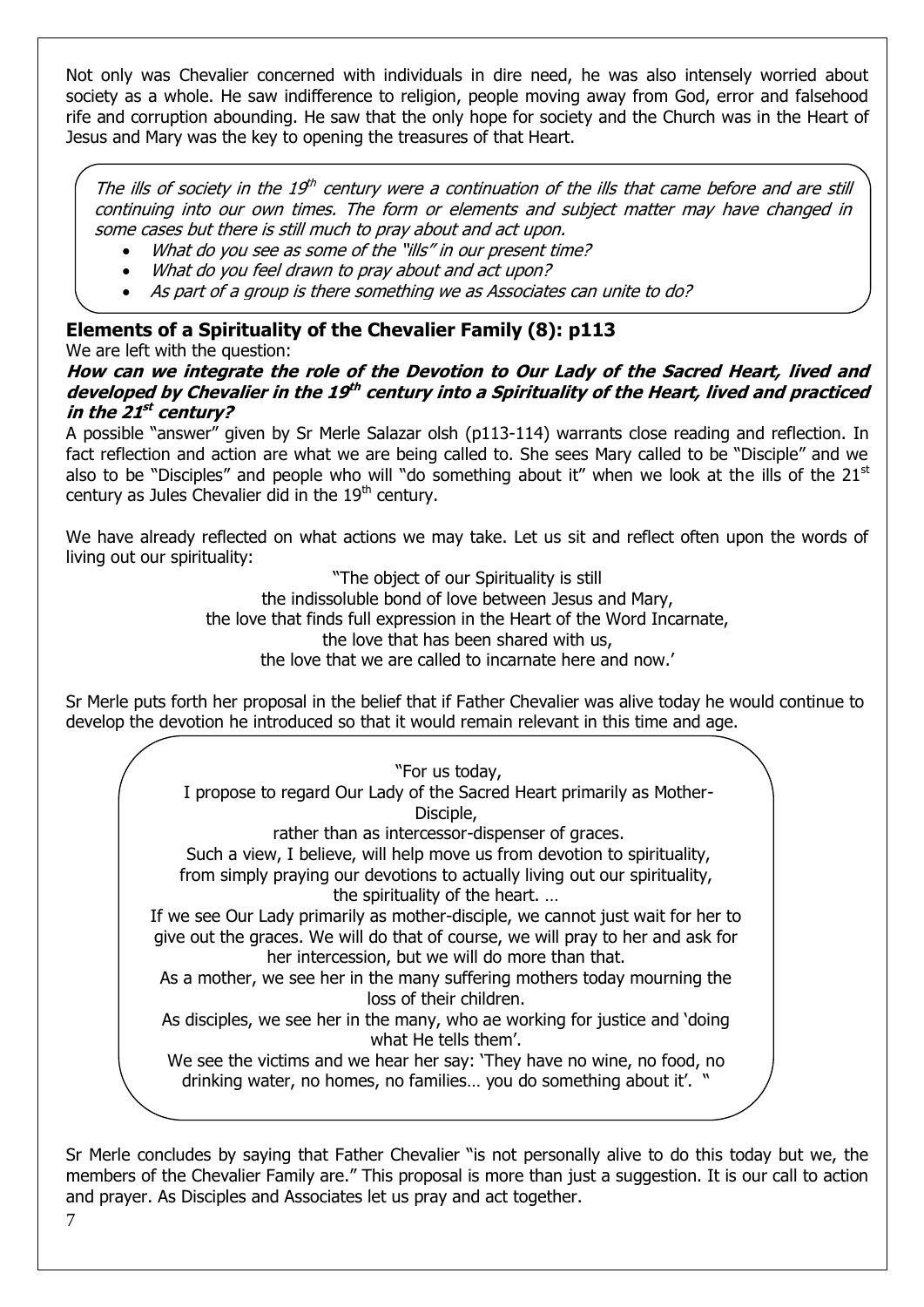

Our Lady of the Sacred Heart we see you as mother in the many suffering mothers today mourning the loss of their children. We see you as disciple in the many who are working for justice, 'doing what He tells them'. We see victims in those around us, in those who have no food, home, country, water, family, love and protection. We see someone we can help and we hear the words, "You do something about it". As members of the Chevalier Family show, guide and support us, and with your love and example we may indeed live the desire:

"TO BE ON EARTH THE HEART OF GOD".

-------------------------------------------------------------------------------------------------------------------



# *GROUP REPORTS*

**Bentleigh :** Our Group met at the Convent on the feast of Our Lady of the Sacred Heart. Father Chris Chaplin celebrated the Mass and he spoke to us of the all-encompassing powerful love of Our Lady, far beyond that of an ordinary human being. She deeply

influences the lives of women and men with her obedience and grace. He then warned us about becoming slaves to our Ego to the exclusion of our Soul and becoming so busy that we are unable to stop and enrich or spiritual lives. However, a combination of a healthy work ethic and a rich spiritual life (both Ego and Soul) can be a wonderful lifestyle where great feats can be achieved. We then gathered for a festive lunch.

At our June Meeting Sr Elaine spoke to us about St Paul as we celebrate the feasts of Peter and Paul the following day. After his conversion Paul had a revelation to "proclaim Jesus among the Gentiles". He travelled extensively and as we know wrote many letters which are read at many of our Masses. He is a wonderful teacher. Sr Elaine then gave us some extracts from Pope Francis' Environmental Encyclical. We discussed how it could be implemented in today's political environment. **Patricia Mirabile** 

**Bowral :** At our July meeting our discussion moved to *Spirituality of the Heart*. Those who had been Associates for many years spoke of how this spirituality has become an integral part of their lives. It was seen how the sentiments of the Heart of Jesus can touch our lives and our attitudes towards others. During our quiet time we pondered on the reflection of Fr Pedro Arrupe S.J. which indicated the influence of God on all aspects of our lives.

#### **Sr Therese McNamara**

**Callala :** We have a small group these days but we enjoy our time together, sharing the readings from the Ametur and Fr Jules' Book, and the discussions these lead to. We particularly liked the description of pilgrims who recognize "that each day is a gift from God and can be returned to God which he will accept with love". Also "God's limitless love for us – his friends".

**Ann Collier**

**Canberra:** In May we were blessed by having a Day of Retreat at St John's Church, Kippax. Fr Paul Brown msc from the parish gave three reflections on "*The Development of the Church's* Understanding of Devotion and the Place of Mary in the Life of the Church". These helped us to a better understanding of how "devotion" to Mary has evolved over time. Father focused on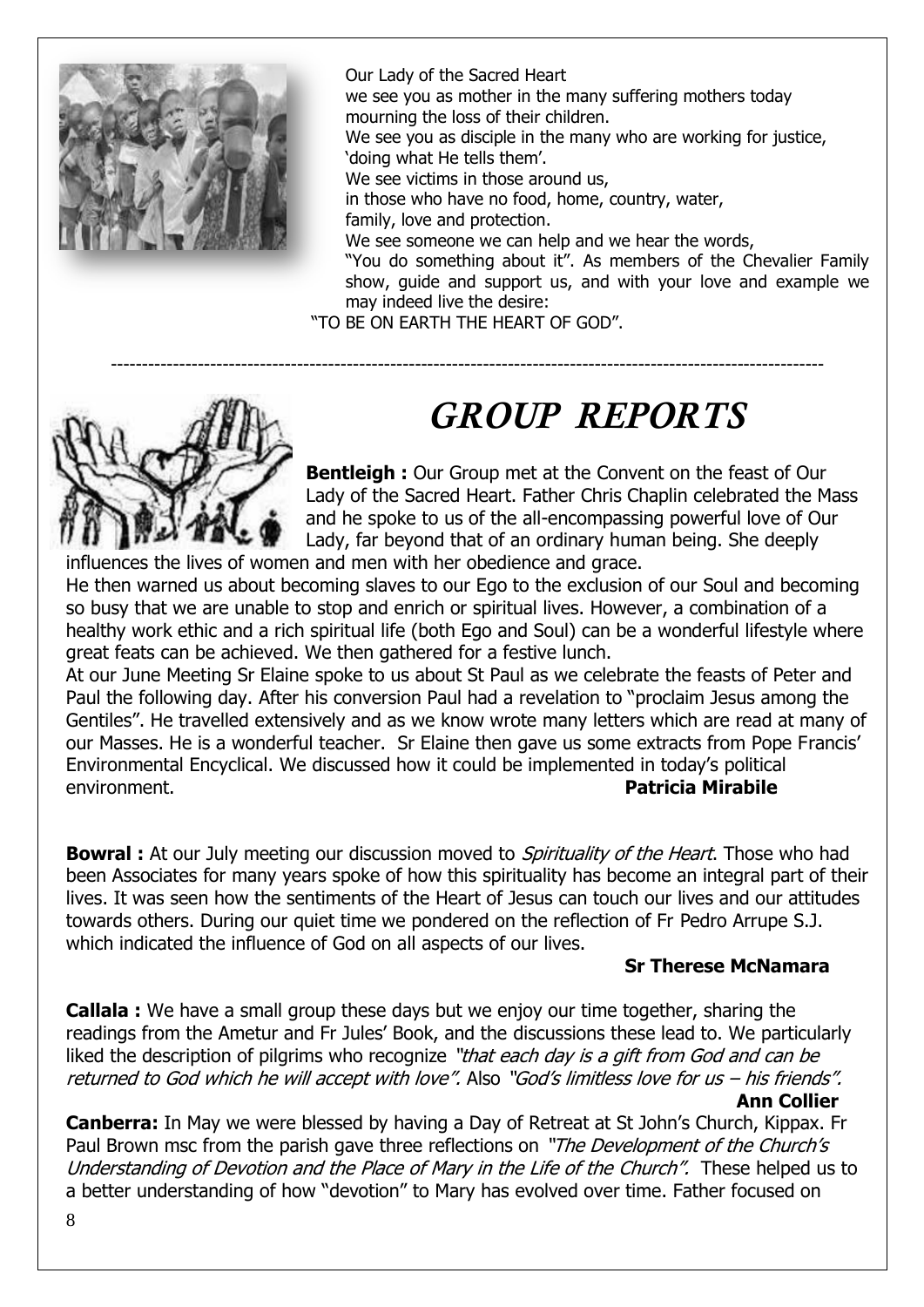Father Chevalier's understanding of Mary's relationship to Jesus as Mother and Disciple and her place in the Spirituality of the Heart to which we, as Associates, are committed. We were able to have Mass and quiet time for reflection, prayer and sharing before concluding the day with the Renewal of our Commitment. **Christine Casey** 

At our June meeting Christine read from the writings of a young Jewish woman who lived in Amsterdam during the Nazi occupation and who died as one of the millions of victims of the Holocaust – Etty Hilllesum. Not long before her death she wrote:

You have made me so rich, O God, please let me share out your beauty with open hands. My life has become an uninterrupted dialogue with you, O God, one great dialogue. Sometimes when I stand in some corner of the camp, my feet planted on your earth, my eyes raised towards your heavens, tears sometimes run down my face, tears of deep emotion and gratitude. At night too, when I lie in bed and rest in You, O God, tears of gratitude run down my face, and that is my prayer. I have been terribly ill for several days, but that too will pass. Things come and go in a deeper rhythm and people must be taught to listen, it is the most important thing we have to learn in this life. I am not challenging you, O God. My life is one great dialogue with you. I will never become the great artist I would really like to be, but I am already secure in you, O God. Sometimes I try my hand at turning out small profundities and uncertain short stories, but I always end up with just one single word – GOD. And that says everything, and there is no need for anything more. And all my creative powers are translated into inner dialogues with you. The beat of my heart has grown deeper, more active, and yet very peaceful, And it is as if I were all the time storing up inner riches. Ultimately we do not pray: God prays in us.

We then continued with our discussion of pages 81-83 of our Journeying Book with everyone contributing in the sharing. A very prayerful meeting. **Christine Casey**

We began our July meeting with a meditation written by Margaret Keen. We prayed the Morning Prayers for Saturday and reflected on them. We then discussed pages 92 – 94, on Mission and Father Chevalier's journey so far. It is good to realize the history behind his decisions and our own mission by being Associates now. **Christine Casey**

**Darwin:** We celebrated the Feast of Our Lady of the Sacred Heart in the Cathedral with a beautiful Mass during which all OLSH Associates made a re-commitment which was led by Sister Jo Kenny. As it was our special feast we shared lunch together and caught up with all our friends**. Anne Davey**

Our June Meeting centred on the feast of the Sacred Heart. St Jo Kenny had prepared our quiet time when we reflected on what comes to mind when we hear the words, "*Heart of Jesus"*. We closed with the Memorare. **Anne Davey** 

**Elmore:** Our small group gathered at the parish church for Mass and then adjourned to the warm Convent Chapel for Exposition, the Rosary and Renewal Prayer. We then went to the Parish Hall, Chevalier Centre, for lunch and an interesting talk from Sr Mary Batchelor olsh.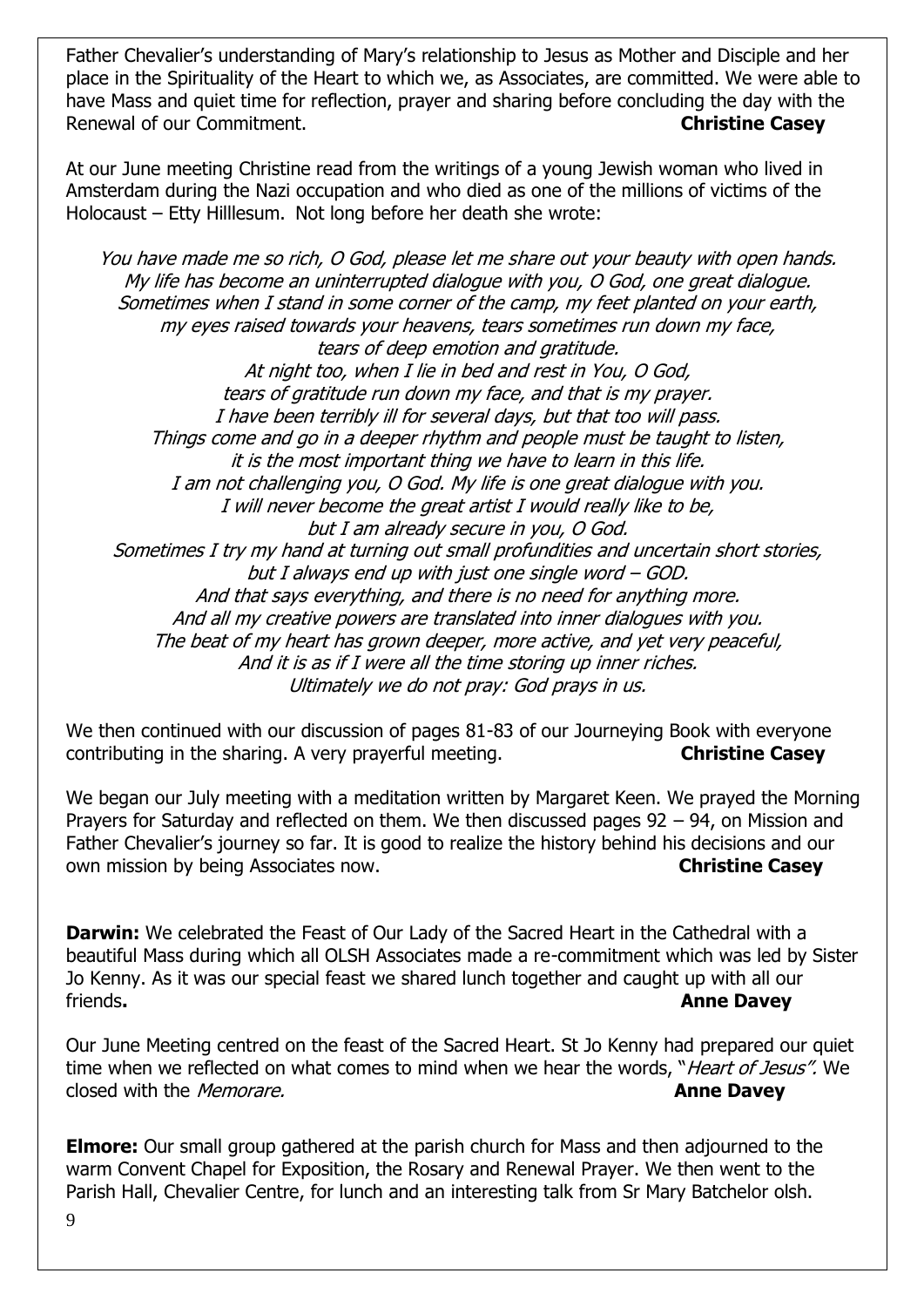Sister spoke of her life in religion, and of her years spent teaching in South Africa and South Sudan where there were very few buildings or educational aides. Her love for the children was very obvious. Sister also has fond memories of her days in Elmore school. **Norma Holmberg**

**Hartzer:** As our June meeting fell on the first day of National Week for Refugees Sr Ancilla led us in a reflection that challenged us to think about and pray for those in dire need, asylum seekers and refugees. Sr Margaret Jennings spoke to us about her Prison Ministry, a "Mission at Home" of particular interest to our group. Our journeving with Fr Kwakman's book will resume next meeting. **Jan Clark**

The recent encyclical, *Laudato Si*, was the inspiration for a beautiful reflection prepared by Sr Ancilla as we began our July Meeting. This also engendered prayerful comments and discussion on the challenge Pope Francis' words present us with. As "Journeyed Deeper into the Heart of our Charism" with Jules Chevalier and his "Shared Mission", Chapter 6, there was lively and involved discussion about Chevalier's vision and promotion of involvement of the laity – especially in the light of Evangeli Gaudium, Lumen Fides and the Synod on the Family.

#### **Jan Clark**

#### **Notre Dame (Kensington) :**

We began our May meeting by reciting a prayer of Consecration to Our Lady of the Sacred Heart which ended with the words, "Let me live in you and keep me in this union always". Judith then led us through our preparation for the  $6<sup>th</sup>$  Sunday of Easter. We read and shared first about being friends with Jesus and then our relationships with our friends. One of the most priceless human gifts is friendship.

Sr Marilyn then led us in our study of Fr Hans' book on Jules Chevalier's Charism. We talked about how widespread the devotion to Our Lady of the Sacred Heart is and how Mary can be found in some very obscure places. We also learnt that our invocation "May the Sacred Heart of Jesus be everywhere loved", is inscribed in Latin at the shrine of St Mary of the Cross MacKillop in North Sydney. We then adjourned to the Prayer Room for a beautiful meditation on Our Lady in preparation for Mothers' Day, and we sang one of Br James Maher's lovely Marian hymns, "Our Sister in Faith". **Maureen Maher**

At our June meeting Sr Ancilla told us a story from a homily on the Feast of the Sacred Heart, by Fr Peter Carroll msc, who is in the Prison Ministry. It was about a prisoner who had a very small window in his cell. At first he hated that window as it reminded him of his lack of freedom. After a while as he looked at the limited view from his window, a small piece of sky, some tree branches, sometimes a bird, or raindrops, or a ray of sunshine, he realized what a blessing each of these small things were. He realized that he had lost sight of the small details that make up every life, and with that had lost any gratitude for daily blessings. He found his life was transformed through that small window.

We then reflected on another tiny thing, the Mustard Seed Parable from the following Sunday's Gospel. Judith presented us with food for thought. One point was that God is in all our beginnings and endings. This is the great and faithful hope of all Jesus' disciples. Even in our failures we have only to see Jesus on the Cross to realize that this was the beginning not the end. We need to trust and be aware that God's plan for us is a good one, and that it will unfold in His good time.

As Refugee Week began this weekend we went to the Chapel for a Paraliturgy to help us pray for and reflect on those less fortunate than ourselves. "Help us to trust in God's providence and to work together to ensure that each has a fair share of our Father's blessings." **Maureen Maher**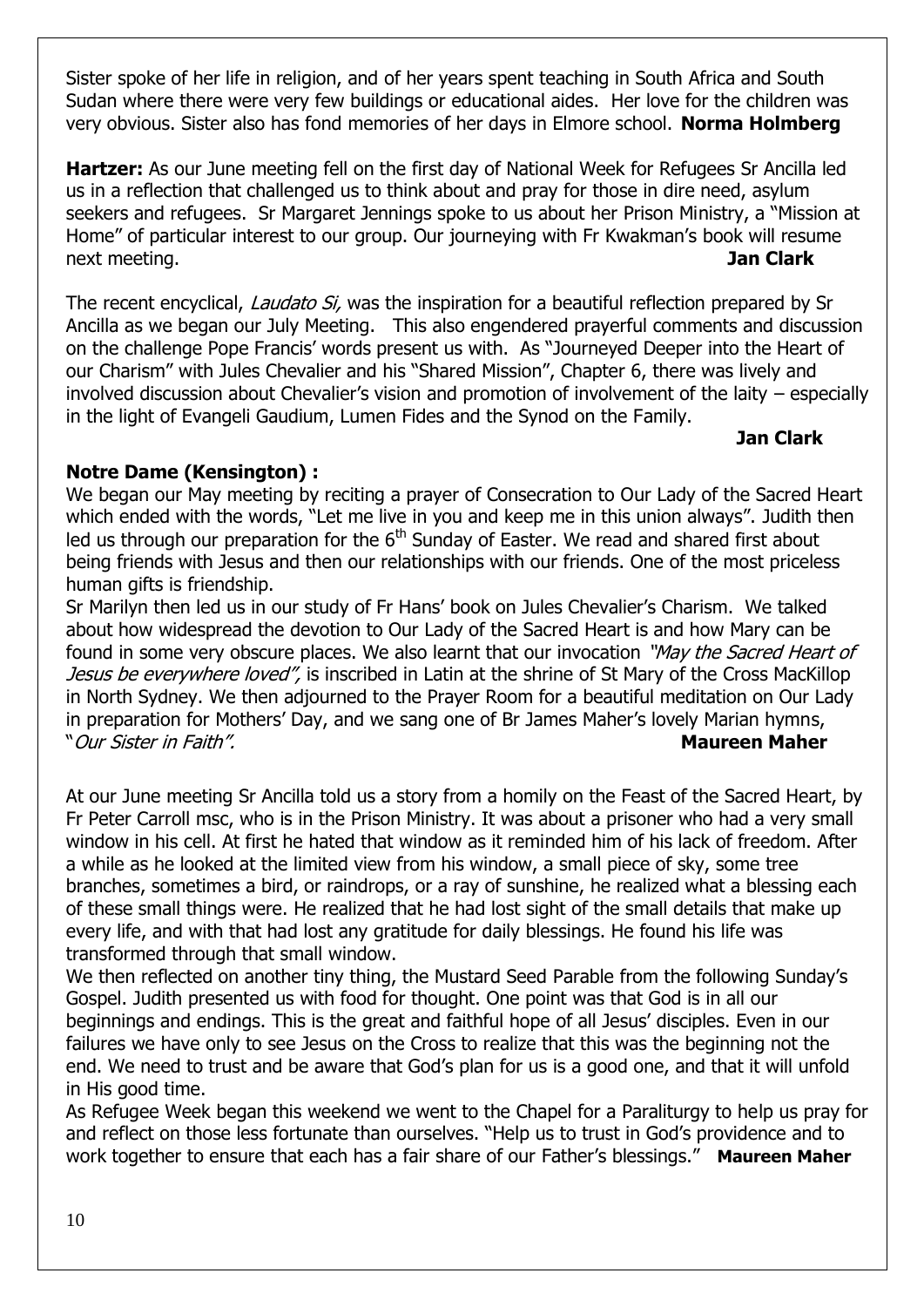**Randwick:** We began our May meeting with a meditation on the Gospel for the coming Sunday – Pentecost Sunday. Jesus gives to his disciples the reassurance that he will send the Holy Spirit to guide and support them in their spreading of the Message. This message is for us today also. The bulk of our meeting was on the role of the laity from Father Chevalier's plan for his Congregation – using the outline in the Ametur. The members reached a deeper realization of this reality, lost at the time of Fr Chevalier's death, but now re-found in Post Vatican 11.They appreciate better their place and role as members of his "family**". Sr Theresa Coleman** 

### ……………………………………………………………………… **ASSOCIATES' ANNUAL RETREAT St Mary's Towers Retreat Centre, Douglas Park Friday 30th October – Sunday 1st November, 2015**

### **APPLICATION FORM**

**Cost for the Weekend: \$ Concession \$164, Full fee: \$184 Please make cheques payable to OLSH Associates. You may pay with this form , later on, or when you arrive at Douglas P ark.** 

> **Please return by Friday 9th October to Sr Ancilla at OLSH Convent, 2 Kensington Rd, Kensington 2033**

**" Come aside and rest awhile" Jesus**